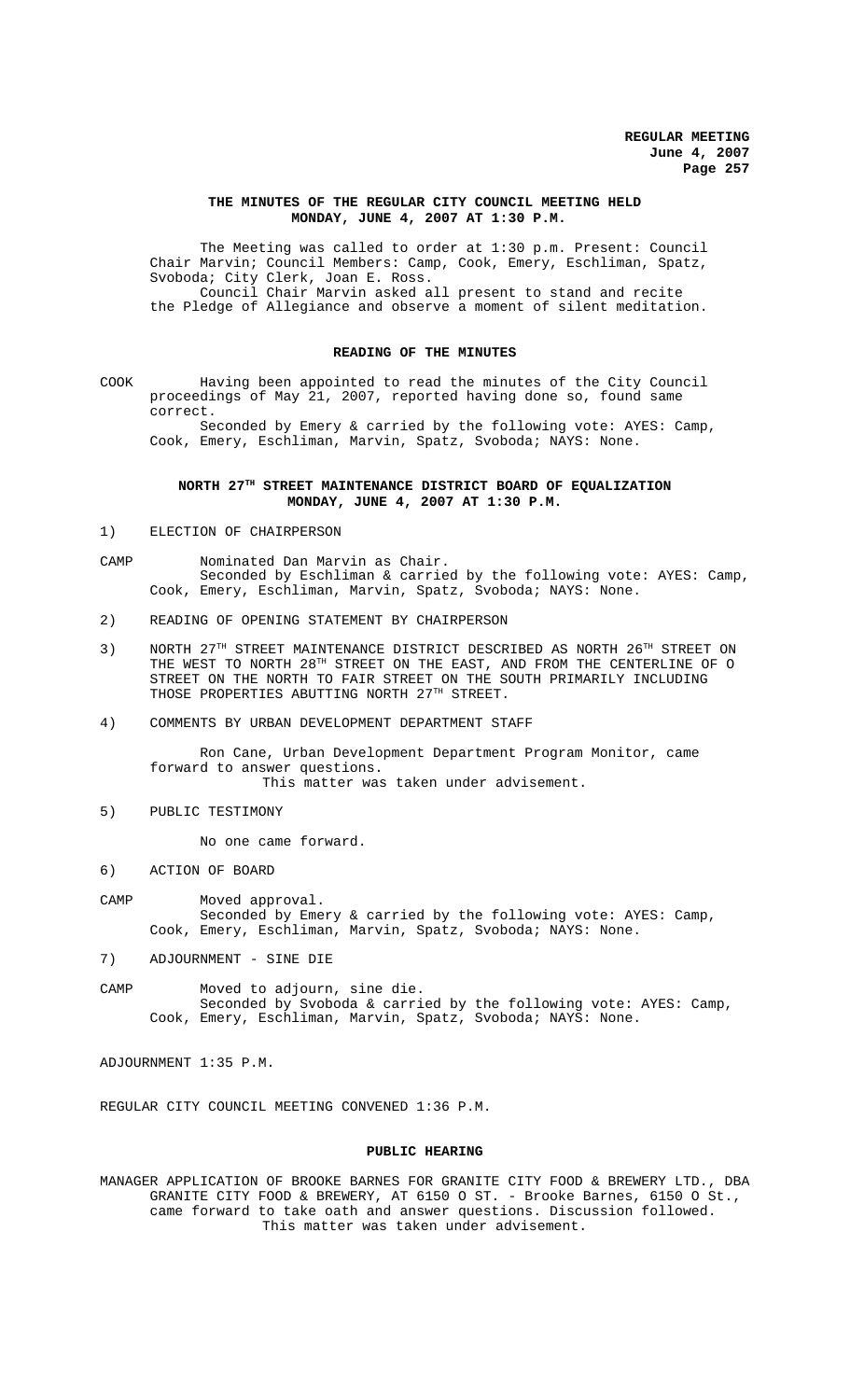APPLICATION OF LINCOLN PUB GROUP DBA THE N-ZONE & THE CATERING ZONE FOR A CLASS CK LIQUOR LICENSE AT 728 ½ Q ST.;

MANAGER APPLICATION OF MICHAEL F. FIGUEROA FOR LINCOLN PUB GROUP DBA THE N– ZONE & THE CATERING ZONE AT 728  $\frac{1}{2}$  Q ST. - Daniel Klaus, Rembolt Ludtke, LLP, 1201 Lincoln Mall, Suite 102, came forward to take oath and answer quetions.

Michael Figueroa, 728 Q Street, came forward to take oath and answer questions.

This matter was taken under advisement.

MANAGER APPLICATION OF DONALD E. SOUSEK FOR BRUNO ENTERPRISES INC. TOO DBA BUFFALO WILD WINGS GRILL & BAR AT 1328 P ST. AND AT 7301 S. 27TH ST. - Donald E. Sousek, 1328 P Street, came forward to take oath and answer questions.

This matter was taken under advisement.

APPLICATION OF MI INVESTMENTS, LLC, DBA FIVE WILLOWS FOR A CLASS I LIQUOR LICENSE AT 4747 PIONEERS BLVD.;

- MANAGER APPLICATION OF MICHAEL D. RAASCH FOR MI INVESTMENTS, LLC, DBA FIVE WILLOWS, AT 4747 PIONEERS BLVD. - Michael D. Raasch, 9200 Montello Rd., came forward to take oath and answer questions. This matter was taken under advisement.
- APPLICATION OF MARY'S PLACE, INC. DBA MARY'S PLACE TO EXPAND ITS CLASS C LIQUOR LICENSE BY AN ADDITION OF AN OUTSIDE AREA MEASURING APPROXIMATELY 23 FT. BY 40 FT. TO THE EAST ON PROPERTY GENERALLY LOCATED AT 1920 W. O ST. - Mary Jones, 1920 W. O St., came forward to take oath and answer questions.

This matter was taken under advisement.

- ORDINANCE AUTHORIZING AND PROVIDING FOR THE ISSUANCE OF NOT TO EXCEED \$8,500,000 AGGREGATE PRINCIPAL AMOUNT OF GENERAL OBLIGATION STORM WATER BONDS OF THE CITY OF LINCOLN, NEBRASKA - Don Herz, Finance Director, came forward to answer questions. Discussion followed. Lauren Wismer, Bond Counsel, was present to answer any questions. This matter was taken under advisement.
- CHANGE OF ZONE 07021 APPLICATION OF EIGER CORPORATION FOR A CHANGE OF ZONE FROM AG AGRICULTURAL DIST. TO B-5 PLANNED REGIONAL BUSINESS DIST. ON PROPERTY GENERALLY LOCATED AT EIGER DRIVE AND S. 84TH ST. - DeNay Kalkowski, Seacrest & Kalkowski, 1111 Lincoln Mall, Suite 350, came forward representing the applicant and to explain the change of zone. Discussion followed.

This matter was taken under advisement.

- CHANGE OF ZONE 07024 APPLICATION OF BUFFALO GRASS LLC FOR A CHANGE OF ZONE FROM O-3 OFFICE PARK DIST. TO B-2 PLANNED NEIGHBORHOOD BUSINESS DIST. ON PROPERTY GENERALLY LOCATED SOUTHEAST OF THE INTERSECTION OF S. 27TH ST. AND YANKEE HILL ROAD - Mike Rierden, 645 "M" Street, Suite 200, came forward representing the applicant and to answer questions. This matter was taken under advisement.
- CHANGE OF ZONE 07023 AMENDING SECTION 27.69.300 OF THE LINCOLN MUNICIPAL CODE TO ALLOW THE DIRECTOR OF PLANNING TO APPROVE MINOR MODIFICATIONS TO A SPECIAL SIGN DISTRICT;
- CHANGE OF ZONE 2938B APPLICATION OF NEBRASKA TECHNOLOGY PARK TO AMEND THE STANDARDS OF THE UNIVERSITY OF NEBRASKA TECHNOLOGY PARK SPECIAL SIGN DISTRICT TO ALLOW WALL SIGNS ORIENTED TO INTERSTATE 80, W. HIGHLAND BLVD. OR NW 1ST ST. & TO PERMIT ADMINISTRATIVE AMENDMENTS FOR MINOR DEVIATIONS FROM THE SPECIAL SIGN DISTRICT - Trent Sidders, Cline Williams Law Firm, 233 S. 13<sup>th</sup> St., Suite 1900, came forward in Tom Huston's place representing the applicant and to answer questions. Discussion followed.

Marvin Krout, Director of Planning, came forward to answer questions. Discussion followed.

This matter was taken under advisement.

APPROVING THE AGREEMENT REGARDING THE ANNEXATION OF FIRETHORN BETWEEN FIRETHORN INVESTMENT, FIRETHORN GOLF COMPANY LLC, FIRETHORN UTILITY SERVICE CO., AND THE CITY OF LINCOLN, RELATING TO THE ANNEXATION OF APPROXIMATELY 303.66 ACRES OF PROPERTY GENERALLY LOCATED NORTHEAST OF THE INTERSECTION OF S. 84TH ST. AND PIONEERS BLVD.;

ANNEXATION 06020 - AMENDING THE LINCOLN CORPORATE LIMITS MAP BY ANNEXING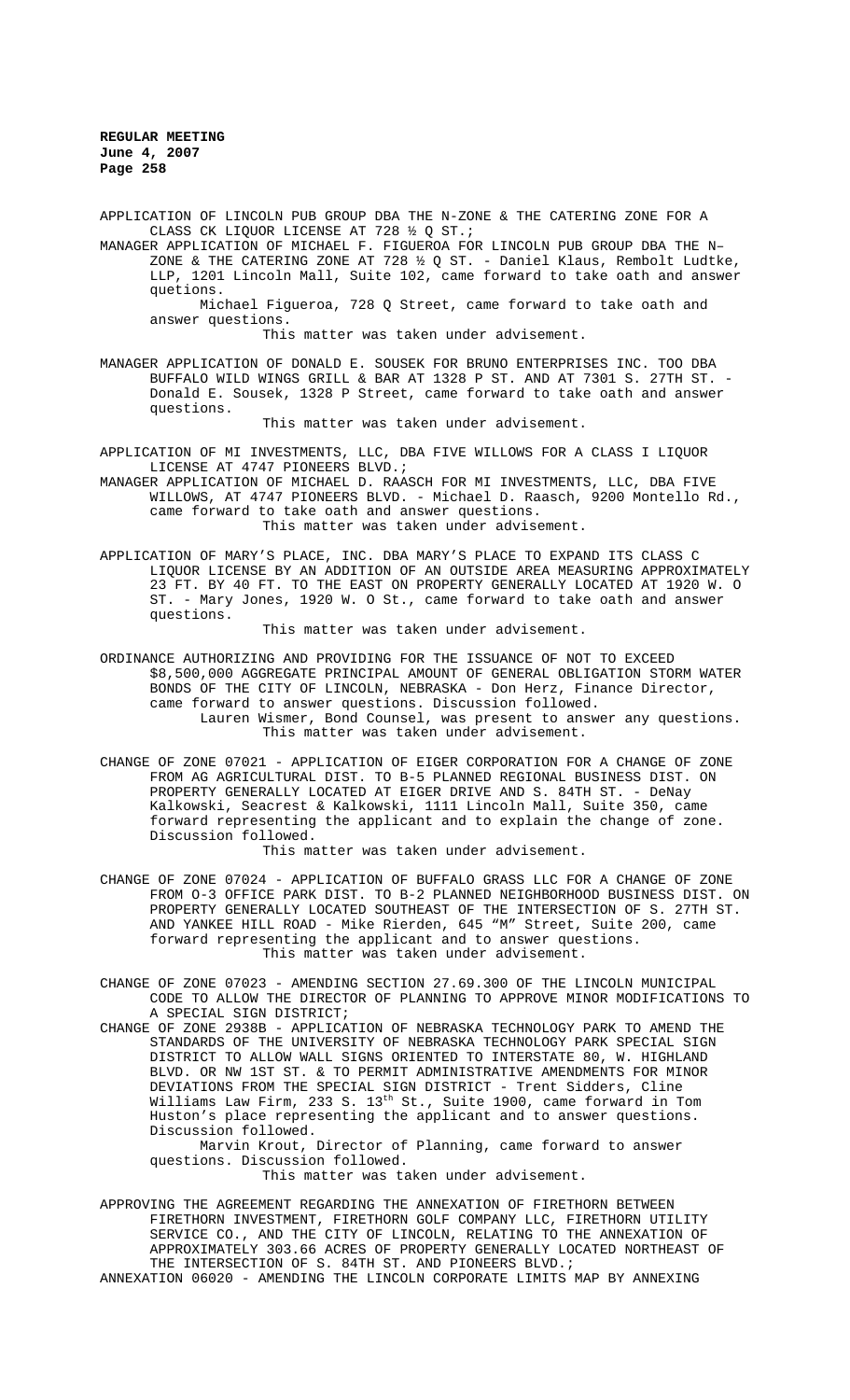APPROXIMATELY 303.66 ACRES OF PROPERTY GENERALLY LOCATED NORTHEAST OF THE INTERSECTION OF S. 84TH ST. AND PIONEERS BLVD.;

CHANGE OF ZONE 06077 - APPLICATION OF FIRETHORN INVESTMENT FOR A CHANGE OF ZONE FROM AGR AGRICULTURAL RESIDENTIAL DIST. TO R-1 RESIDENTIAL DIST. ON PROPERTY GENERALLY LOCATED NORTHEAST OF THE INTERSECTION OF S. 84TH ST. AND PIONEERS BLVD.;

SPECIAL PERMIT 872F - APPLICATION OF FIRETHORN INVESTMENT TO EXPAND THE BOUNDARIES OF THE FIRETHORN COMMUNITY UNIT PLAN TO ADD 95 SINGLE FAMILY LOTS AND TO ALLOW UP TO 545 DWELLING UNITS ON PROPERTY GENERALLY LOCATED NORTHEAST OF THE INTERSECTION OF S. 84TH ST. AND PIONEERS BLVD.;

VACATION 07006 - VACATING THE NORTH 530 FEET OF S. 88TH ST., NORTH OF TALIESIN DR. - Mark Palmer, Olsson Associates, 1111 Lincoln Mall, came forward to answer questions. Discussion followed.

Jeff Schumacher, 2920 S. 91st St., came forward in support. Richard Esquivel, 733 W. Cuming, came forward inquiring about infrastructure costs.

Deon Bahr,  $4144$  S.  $88^{\text{th}}$  St., came forward in favor of annexation only if the remaining portion of 88<sup>th</sup> Street would be vacated so as to preserve the character of their neighborhood. Discussion followed.

Marvin Krout, Director of Planning, came forward to clarify the cost benefit analysis. He stated the development of an estimated 230 homes worth \$.5 million or more will have a major positive impact on the City budget and Lincoln School District budget. He said the developer pays for sewer and water impact fees, the capital investment, redoing water mains & downstream improvements as well as future expansions that may be necessary. He stated that the road system is already in place to handle traffic.

This matter was taken under advisement.

ACCEPTING THE REPORT OF NEW & PENDING CLAIMS AGAINST THE CITY AND APPROVING DISPOSITION OF CLAIMS SET FORTH FOR THE PERIOD OF MAY 1-15, 2007 - Dana Roper, City Attorney, came forward to answer questions. Discussion followed.

This matter was taken under advisement.

**\*\* END OF PUBLIC HEARING \*\***

# **COUNCIL ACTION**

#### **LIQUOR RESOLUTIONS**

MANAGER APPLICATION OF BROOKE BARNES FOR GRANITE CITY FOOD & BREWERY LTD., DBA GRANITE CITY FOOD & BREWERY, AT 6150 O ST. - CLERK read the following resolution, introduced by Jon Camp, who moved its adoption for approval: A-84381 WHEREAS, Granite City Food & Brewery Ltd., dba Granite City Food & Brewery located at 6150 O Street, Lincoln, Nebraska has been approved for a Retail Class "C" and "L" liquor license, and now requests that

Brooke Barnes be named manager; WHEREAS, Brooke Barnes appears to be a fit and proper person to manage said business.

NOW, THEREFORE, BE IT RESOLVED by the City Council of the City of Lincoln, Nebraska:

That after hearing duly had as required by law, consideration of the facts of this application, the Nebraska Liquor Control Act, and the pertinent City ordinances, the City Council recommends that Brooke Barnes be approved as manager of this business for said licensee. The City Clerk is directed to transmit a copy of this resolution to the Nebraska Liquor Control Commission.

Introduced by Jon Camp Seconded by Svoboda & carried by the following vote: AYES: Camp, Emery, Marvin, Spatz, Svoboda; NAYS: Cook, Eschliman.

APPLICATION OF LINCOLN PUB GROUP DBA THE N-ZONE & THE CATERING ZONE FOR A CLASS CK LIQUOR LICENSE AT 728½ Q ST. - CLERK read the following resolution, introduced by Jon Camp, who moved its adoption for approval:

A-84382 BE IT RESOLVED by the City Council of the City of Lincoln, Nebraska:

That after hearing duly had as required by law, consideration of the facts of this application, the Nebraska Liquor Control Act, and the pertinent City ordinances, the City Council recommends that the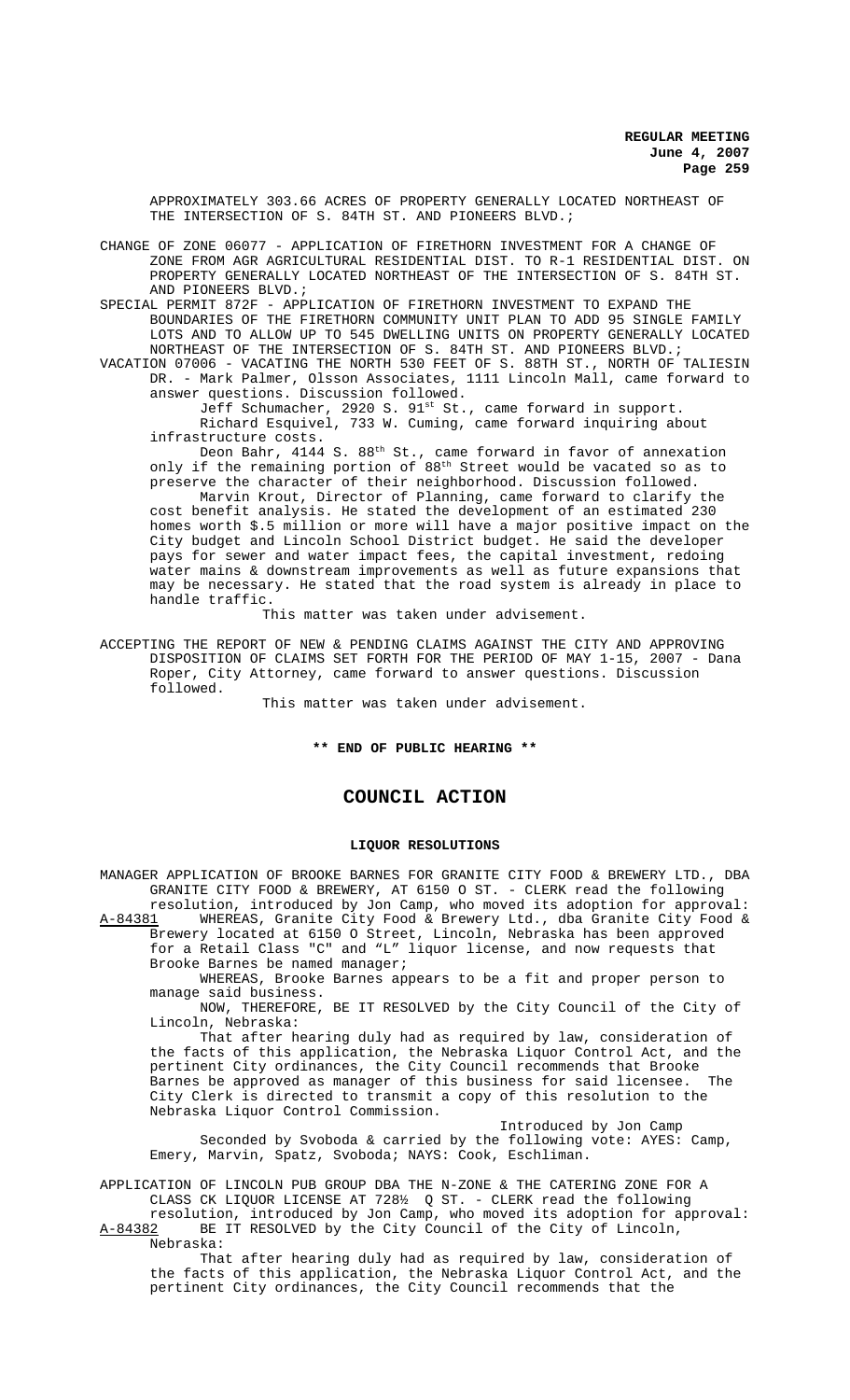application of Lincoln Pub Group dba The N-Zone & The Catering Zone for a Class "CK" liquor license at 728 1/2 Q Street, Lincoln, Nebraska, for the license period ending October 31, 2007, be approved with the condition that the premise complies in every respect with all city and state regulations. The City Clerk is directed to transmit a copy of this resolution to the Nebraska Liquor Control Commission.

Introduced by Jon Camp Seconded by Svoboda & carried by the following vote: AYES: Camp, Cook, Emery, Eschliman, Marvin, Spatz, Svoboda; NAYS: None.

MANAGER APPLICATION OF MICHAEL F. FIGUEROA FOR LINCOLN PUB GROUP DBA THE – ZONE & THE CATERING ZONE AT 728½ Q ST. - CLERK read the following

resolution, introduced by Jon Camp, who moved its adoption for approval:<br>A-84383 WHEREAS, Lincoln Pub Group Inc. dba The N-Zone & The Catering Zone A-84383 WHEREAS, Lincoln Pub Group Inc. dba The N-Zone & The Catering Zone located at 728 1/2 Q Street, Lincoln, Nebraska has been approved for a Retail Class "CK" liquor license, and now requests that Michael F. Figueroa be named manager;

WHEREAS, Michael F. Figueroa appears to be a fit and proper person to manage said business.

NOW, THEREFORE, BE IT RESOLVED by the City Council of the City of Lincoln, Nebraska:

That after hearing duly had as required by law, consideration of the facts of this application, the Nebraska Liquor Control Act, and the pertinent City ordinances, the City Council recommends that Michael F. Figueroa be approved as manager of this business for said licensee. The City Clerk is directed to transmit a copy of this resolution to the Nebraska Liquor Control Commission.

Introduced by Jon Camp Seconded by Svoboda & carried by the following vote: AYES: Camp, Cook, Emery, Eschliman, Marvin, Spatz, Svoboda; NAYS: None.

MANAGER APPLICATION OF DONALD E. SOUSEK FOR BRUNO ENTERPRISES INC. TOO DBA BUFFALO WILD WINGS GRILL & BAR AT 1328 P ST. AND AT 7301 S. 27TH ST. - CLERK read the following resolution, introduced by Jon Camp, who moved its adoption for approval:

A-84384 WHEREAS, Bruno Enterprises Inc. Too dba Buffalo Wild Wings Grill and Bar located at 1328 P Street and 7301 S. 27th Street, Lincoln, Nebraska has been approved for a Retail Class "I" liquor license, and now requests that Donald E. Sousek be named manager;

WHEREAS, Donald E. Sousek appears to be a fit and proper person to manage said business.

NOW, THEREFORE, BE IT RESOLVED by the City Council of the City of Lincoln, Nebraska:

That after hearing duly had as required by law, consideration of the facts of this application, the Nebraska Liquor Control Act, and the pertinent City ordinances, the City Council recommends that Donald E. Sousek be approved as manager of this business for said licensee. The City Clerk is directed to transmit a copy of this resolution to the Nebraska Liquor Control Commission.

Introduced by Jon Camp Seconded by Svoboda & carried by the following vote: AYES: Camp, Cook, Emery, Eschliman, Marvin, Spatz, Svoboda; NAYS: None.

APPLICATION OF MI INVESTMENTS, LLC, DBA FIVE WILLOWS FOR A CLASS I LIQUOR LICENSE AT 4747 PIONEERS BLVD. - CLERK read the following resolution,

introduced by Jon Camp, who moved its adoption for approval:<br>A-84385 BE IT RESOLVED by the City Council of the City of Linc BE IT RESOLVED by the City Council of the City of Lincoln, Nebraska:

That after hearing duly had as required by law, consideration of the facts of this application, the Nebraska Liquor Control Act, and the pertinent City ordinances, the City Council recommends that the application of MI Investments, LLC, dba Five Willows for a Class "I" liquor license at 4747 Pioneers Blvd., Lincoln, Nebraska, for the license period ending April 30, 2008, be approved with the condition that the premise complies in every respect with all city and state regulations. The City Clerk is directed to transmit a copy of this resolution to the Nebraska Liquor Control Commission.

Introduced by Jon Camp Seconded by Svoboda & carried by the following vote: AYES: Camp, Cook, Emery, Eschliman, Marvin, Spatz, Svoboda; NAYS: None.

MANAGER APPLICATION OF MICHAEL D. RAASCH FOR MI INVESTMENTS, LLC, DBA FIVE WILLOWS, AT 4747 PIONEERS BLVD. - CLERK read the following resolution, introduced by Jon Camp, who moved its adoption for approval: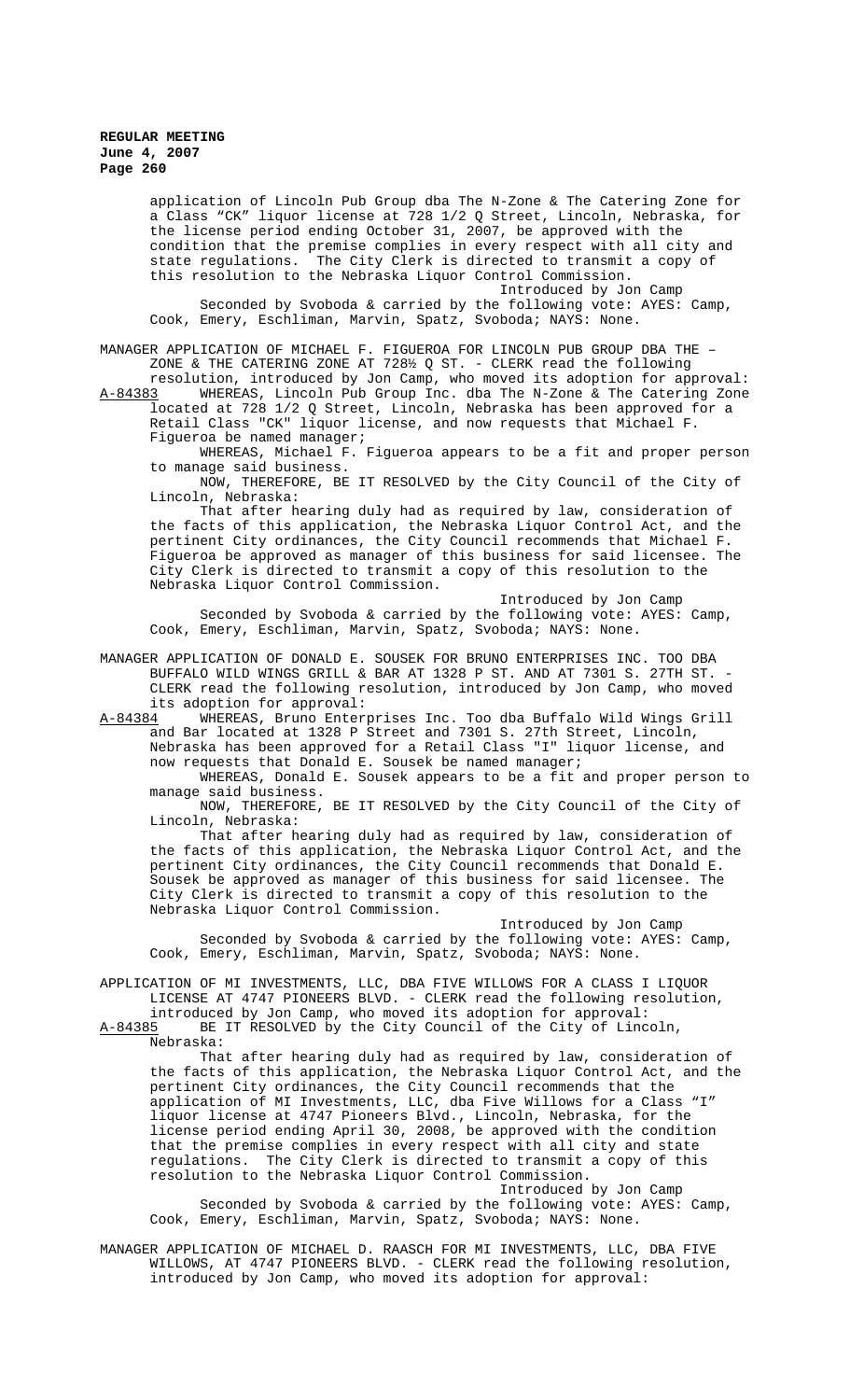A-84386 WHEREAS, MI Investments, LLC, dba Five Willows located at 4747 Pioneers Blvd., Lincoln, Nebraska has been approved for a Retail Class "I" liquor license, and now requests that Michael D. Raasch be named manager;

WHEREAS, Michael D. Raasch appears to be a fit and proper person to manage said business.

NOW, THEREFORE, BE IT RESOLVED by the City Council of the City of Lincoln, Nebraska:

That after hearing duly had as required by law, consideration of the facts of this application, the Nebraska Liquor Control Act, and the pertinent City ordinances, the City Council recommends that Michael D. -<br>Raasch be approved as manager of this business for said licensee. The City Clerk is directed to transmit a copy of this resolution to the Nebraska Liquor Control Commission.

Introduced by Jon Camp Seconded by Svoboda & carried by the following vote: AYES: Camp, Cook, Emery, Eschliman, Marvin, Spatz, Svoboda; NAYS: None.

APPLICATION OF MARY'S PLACE, INC. DBA MARY'S PLACE TO EXPAND ITS CLASS C LIQUOR LICENSE BY AN ADDITION OF AN OUTSIDE AREA MEASURING APPROXIMATELY 23 FT. BY 40 FT. TO THE EAST ON PROPERTY GENERALLY LOCATED AT 1920 W. O ST. - CLERK read the following resolution, introduced by Jon Camp, who moved its adoption for approval:<br>A-84387 BE IT RESOLVED by the City

BE IT RESOLVED by the City Council of the City of Lincoln, Nebraska:

That after hearing duly had as required by law, consideration of the facts of this application, the Nebraska Liquor Control Act, and the pertinent City ordinances, the City Council recommends that the application of Mary's Place Inc. dba Mary's Place to expand its licensed premises by the addition of an area measuring approximately 23 feet by 40 feet to the east of the presently licensed premises located at 1920 West O Street, Lincoln, Nebraska, be approved with the condition that the premise complies in every respect with all City and State regulations.

BE IT FURTHER RESOLVED that the City Clerk is directed to transmit a copy of this resolution to the Nebraska Liquor Control Commission.

Introduced by Jon Camp Seconded by Svoboda & carried by the following vote: AYES: Camp, Cook, Emery, Eschliman, Marvin, Spatz, Svoboda; NAYS: None.

# ORDINANCES - 2<sup>ND</sup> READING & RELATED RESOLUTIONS (as required)

- ORDINANCE AUTHORIZING AND PROVIDING FOR THE ISSUANCE OF NOT TO EXCEED \$8,500,000 AGGREGATE PRINCIPAL AMOUNT OF GENERAL OBLIGATION STORM WATER BONDS OF THE CITY OF LINCOLN, NEBRASKA - CLERK read an ordinance, introduced by Jonathan Cook, an ordinance authorizing and providing for the issuance, sale, and delivery of General Obligation Stormwater Drainage and Flood Management System bonds, Series 2007, of the City of Lincoln, Nebraska, in an aggregate principal amount not to exceed \$8,500,000 (The "Bonds"), for the purpose of paying the costs of constructing improvements and extensions to the City's Stormwater Drainage and Flood Management System; prescribing certain terms of the bonds; delegating, authorizing and directing the Finance Director to exercise his independent judgment and absolute discretion in determining certain other terms of the bonds; providing for the payment of the principal of and interest on the bonds by the levy of a tax on all of the taxable property within the City; authorizing and approving certain other related matters; and declaring an emergency, the second time.
- AMENDING SECTION 10.16.070 OF THE LINCOLN MUNICIPAL CODE RELATING TO PROOF OF FINANCIAL RESPONSIBILITY BY ADDING LANGUAGE REGARDING PRESUMPTION OF USE BY VEHICLE OWNERS; FURTHER DEFINING REQUIREMENTS OF FINANCIAL RESPONSIBILITY; SPECIFYING ADVISEMENTS CURRENTLY PART OF STATE STATUTES; AND INCREASING THE PENALTY TO A MISDEMEANOR TO BE COMPARABLE WITH STATE STATUTES - CLERK read an ordinance, introduced by Jonathan Cook, amending Section 10.16.070 of the Lincoln Municipal Code relating to proof of financial responsibility by adding language regarding presumption of use by vehicle owners; further defining requirements of financial responsibility; specifying advisements currently part of state statutes; and increasing the penalty to a misdemeanor to be comparable with state statutes; and repealing Section 10.16.070 of the Lincoln Municipal Code as hitherto existing, the second time.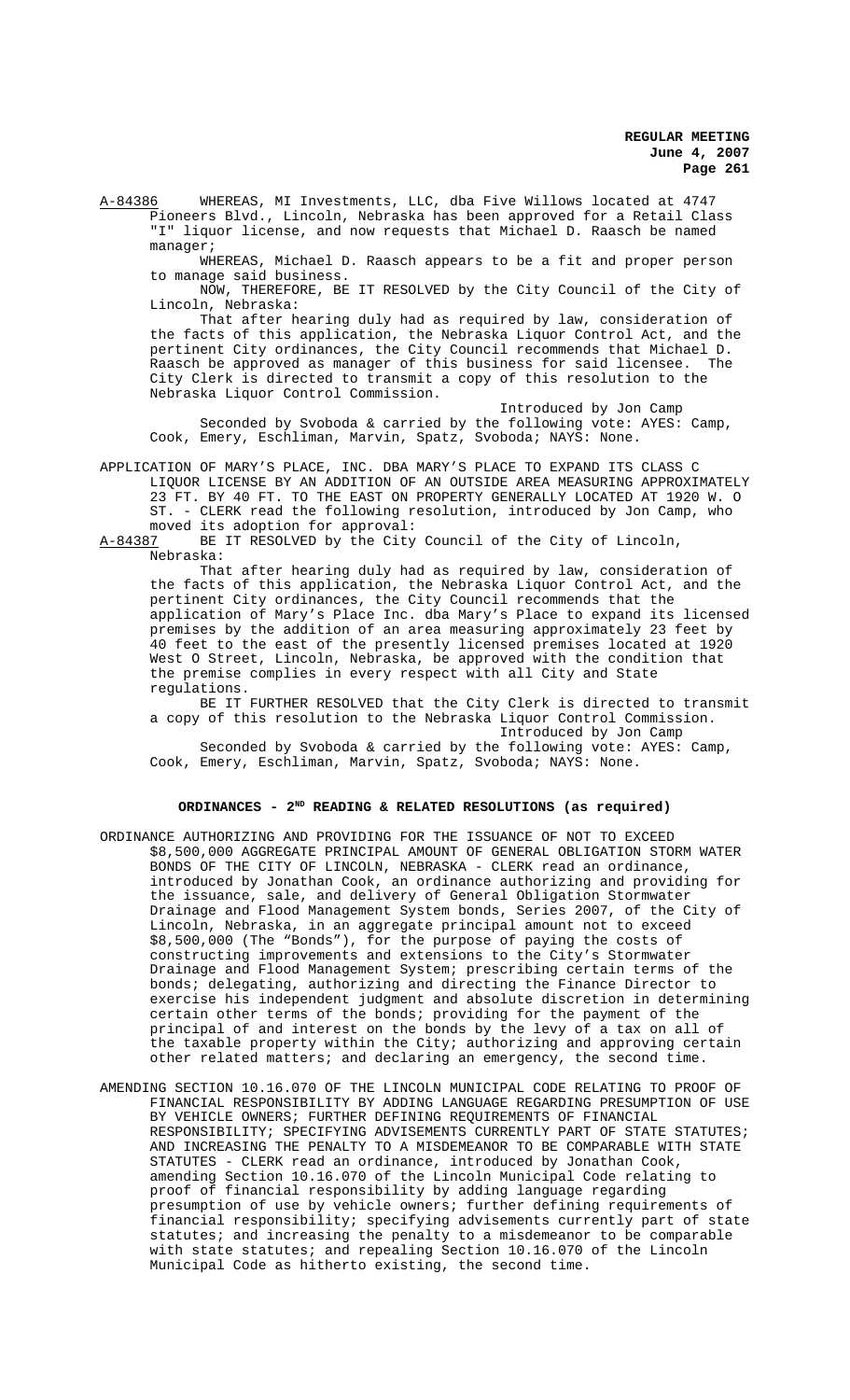- CHANGE OF ZONE 07021 APPLICATION OF EIGER CORPORATION FOR A CHANGE OF ZONE FROM AG AGRICULTURAL DISTRICT TO B-5 PLANNED REGIONAL BUSINESS DISTRICT ON PROPERTY GENERALLY LOCATED AT EIGER DRIVE AND SOUTH 84TH STREET - CLERK read an ordinance, introduced by Jonathan Cook, amending the Lincoln Zoning District Maps attached to and made a part of Title 27 of the Lincoln Municipal Code, as provided by Section 27.05.020 of the Lincoln Municipal Code, by changing the boundaries of the districts established and shown thereon, the second time.
- CHANGE OF ZONE 07024 APPLICATION OF BUFFALO GRASS LLC FOR A CHANGE OF ZONE FROM O-3 OFFICE PARK DISTRICT TO B-2 PLANNED NEIGHBORHOOD BUSINESS DISTRICT ON PROPERTY GENERALLY LOCATED SOUTHEAST OF THE INTERSECTION OF SOUTH 27TH STREET AND YANKEE HILL ROAD - CLERK read an ordinance, introduced by Jonathan Cook, amending the Lincoln Zoning District Maps attached to and made a part of Title 27 of the Lincoln Municipal Code, as provided by Section 27.05.020 of the Lincoln Municipal Code, by changing the boundaries of the districts established and shown thereon the second time.
- CHANGE OF ZONE 07023 AMENDING SECTION 27.69.300 OF THE LINCOLN MUNICIPAL CODE TO ALLOW THE DIRECTOR OF PLANNING TO APPROVE MINOR MODIFICATIONS TO A SPECIAL SIGN DISTRICT. (RELATED ITEMS: 07-85, 07-86) - CLERK read an ordinance, introduced by Jonathan Cook, amending Chapter 27.69 of the Lincoln Municipal Code by amending Section 27.69.300 to allow the Planning Director to approve amendments to a nonresidential special sign district provided the request for amendment proposes a minor increase in the number, size, height, location, or other standards for signs authorized in the special sign district; and repealing Section 27.69.300 of the Lincoln Municipal Code as hitherto existing, the second time.
- CHANGE OF ZONE 2938B APPLICATION OF NEBRASKA TECHNOLOGY PARK TO AMEND THE STANDARDS OF THE UNIVERSITY OF NEBRASKA TECHNOLOGY PARK SPECIAL SIGN DISTRICT TO ALLOW WALL SIGNS ORIENTED TO INTERSTATE 80, WEST HIGHLAND BLVD. OR N.W. 1ST STREET AND TO PERMIT ADMINISTRATIVE AMENDMENTS FOR MINOR DEVIATIONS FROM THE SPECIAL SIGN DISTRICT. (RELATED ITEMS: 07-85, 07-86) - CLERK read an ordinance, introduced by Jonathan Cook, amending the "Standards of University of Nebraska Technology Park Special Sign District" adopted by Ordinance No. 17504 passed by the City Council on May 10, 1999, designating the University of Nebraska Technology Park as a special sign district, to allow wall signs oriented to Interstate 80, West Highland Boulevard or N.W.  $1^\text{st}$  Street and to permit administrative amendments for minor deviations from the Special Sign District, the second time.
- APPROVING THE AGREEMENT REGARDING THE ANNEXATION OF FIRETHORN BETWEEN FIRETHORN INVESTMENT, FIRETHORN GOLF COMPANY LLC, FIRETHORN UTILITY SERVICE CO., AND THE CITY OF LINCOLN, RELATING TO THE ANNEXATION OF APPROXIMATELY 303.66 ACRES OF PROPERTY GENERALLY LOCATED NORTHEAST OF THE INTERSECTION OF S. 84TH ST. AND PIONEERS BLVD. (RELATED ITEMS: 07R-25, 07-11, 07-12, 07-13, 07R-20) (ACTION DATE: 2/5/07) (1/22/07 - PLACED ON PENDING TO INTRODUCE: 2/5/07; P.H. 2/12/07; ACTION DATE: 2/26/07) (1/29/07 - PLACED ON PENDING, NO DATE CERTAIN) (REQUEST TO HOLD P.H. 6/4/07) (ACTION DATE: 6/11/07) (5/21/07 - TO HAVE P.H. 6/4/07)
- ANNEXATION 06020 AMENDING THE LINCOLN CORPORATE LIMITS MAP BY ANNEXING APPROXIMATELY 303.66 ACRES OF PROPERTY GENERALLY LOCATED NORTHEAST OF THE INTERSECTION OF S. 84TH ST. AND PIONEERS BLVD. (RELATED ITEMS: 07R-25, 07-11, 07-12, 07-13, 07R-20) (1/22/07 - PLACED ON PENDING TO INTRODUCE: 2/5/07; P.H. 2/12/07; ACTION DATE: 2/26/07) (1/29/07 - PLACED ON PENDING, NO DATE CERTAIN) (REQUEST TO HOLD P.H. 6/4/07) (5/21/07 - TO HAVE P.H. 6/4/07) - CLERK read an ordinance, introduced by Robin Eschliman, annexing and including the below described land as part of the City of Lincoln, Nebraska and amending the Corporate Limits Map attached to and made a part of Ordinance No. 18208, to reflect the extension of the corporate limits boundary of the City of Lincoln, Nebraska established and shown thereon, the second time.
- CHANGE OF ZONE 06077 APPLICATION OF FIRETHORN INVESTMENT FOR A CHANGE OF ZONE FROM AGR AGRICULTURAL RESIDENTIAL DIST. TO R-1 RESIDENTIAL DIST. ON PROPERTY GENERALLY LOCATED NORTHEAST OF THE INTERSECTION OF S. 84TH ST. AND PIONEERS BLVD. (RELATED ITEMS: 07R-25, 07-11, 07-12, 07-13, 07R-20, 07R-110) (1/22/07 - PLACED ON PENDING TO INTRODUCE: 2/5/07; P.H. 2/12/07; ACTION DATE: 2/26/07) (1/29/07 - PLACED ON PENDING, NO DATE CERTAIN) (REQUEST TO HOLD P.H. 6/4/07) (5/21/07 - TO HAVE P.H. 6/4/07) -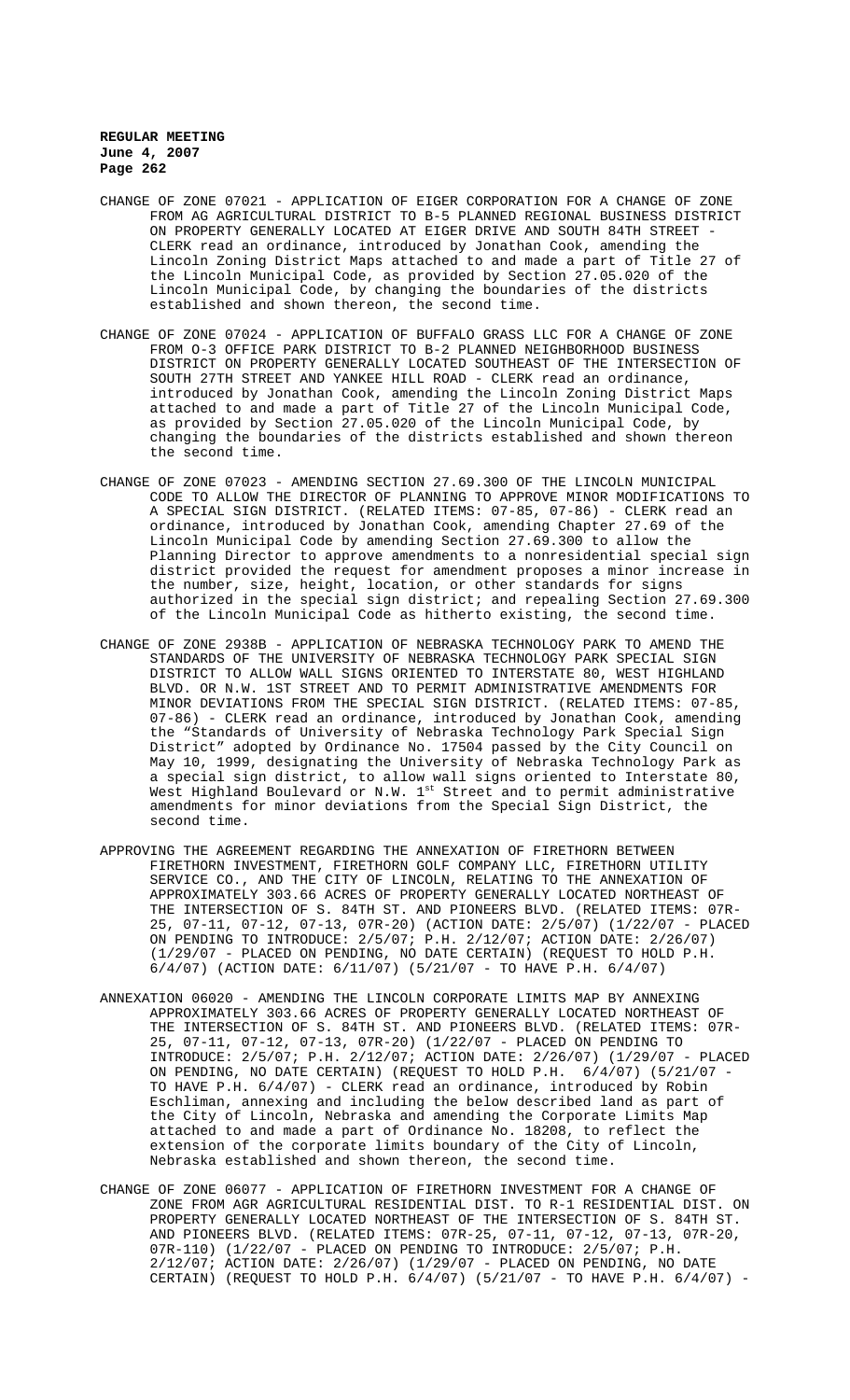CLERK read an ordinance, introduced by Robin Eschliman, amending the Lincoln Zoning District Maps attached to and made a part of Title 27 of the Lincoln Municipal Code, as provided by Section 27.05.020 of the Lincoln Municipal Code, by changing the boundaries of the districts established and shown thereon, the second time.

- SPECIAL PERMIT 872F APPLICATION OF FIRETHORN INVESTMENT TO EXPAND THE BOUNDARIES OF THE FIRETHORN COMMUNITY UNIT PLAN TO ADD 95 SINGLE FAMILY LOTS AND TO ALLOW UP TO 545 DWELLING UNITS ON PROPERTY GENERALLY LOCATED NORTHEAST OF THE INTERSECTION OF S. 84TH ST. AND PIONEERS BLVD. (RELATED ITEMS: 07R-25, 07-11, 07-12, 07-13, 07R-20, 07R-110) (ACTION DATE: 2/5/07) (1/22/07 - PLACED ON PENDING TO INTRODUCE: 2/5/07; P.H. 2/12/07; ACTION DATE: 2/26/07) (1/29/07 - PLACED ON PENDING, NO DATE CERTAIN) (REQUEST TO HOLD P.H. 6/4/07) (ACTION DATE: 6/11/07) (5/21/07 - TO HAVE P.H. 6/4/07)
- VACATION 07006 VACATING THE NORTH 530 FEET OF S. 88TH ST., NORTH OF TALIESIN DR. (RELATED ITEMS: 07R-25, 07-11, 07-12, 07-13, 07R-20, 07R-110)(ACTION DATE: 6/11/07) (5/21/07 - TO HAVE P.H. 6/4/07)

#### **RESOLUTIONS**

- ACCEPTING THE REPORT OF NEW & PENDING CLAIMS AGAINST THE CITY AND APPROVING DISPOSITION OF CLAIMS SET FORTH FOR THE PERIOD OF MAY 1-15, 2007 - CLERK read the following resolution, introduced by Jonathan Cook, who moved its adoption:<br><u>A-84388</u> BE IT R
- BE IT RESOLVED by the City Council of the City of Lincoln, Nebraska:

That the claims listed in the attached report, marked as Exhibit "A", dated May 16, 2007, of various new and pending tort claims filed against the City of Lincoln with the Office of the City Attorney or the Office of the City Clerk, as well as claims which have been disposed of, are hereby received as required by Neb. Rev. Stat. § 13-905 (Reissue 1997). The dispositions of claims by the Office of the City Attorney, as shown by the attached report, are hereby approved:

| DENIED           |              | ALLOWED OR SETTLED                 |          |
|------------------|--------------|------------------------------------|----------|
| Jeffrey Harris   | \$900,000.00 | Joseph & Betty Borkowski \$ 160.00 |          |
| Kathryn Hansen   | NAS*         | Karen Jaques                       | 5,980.00 |
| Linda S. Rediger | NAS*         | Thrifty Car Rental                 | 60.00    |
| Dawn McFarland   | 13, 189. 13  | Julie Chilcott                     | 2,723.00 |
| Britt Ehlers     | 1,050.00     |                                    |          |

\* No Amount Specified

The City Attorney is hereby directed to mail to the various claimants listed herein a copy of this resolution which shows the final disposition of their claim.

Introduced by Jonathan Cook Seconded by Svoboda & carried by the following vote: AYES: Camp, Cook, Emery, Eschliman, Marvin, Spatz, Svoboda; NAYS: None.

### **PETITIONS & COMMUNICATIONS**

SETTING THE HEARING DATE OF MONDAY, JUNE 18, 2007 AT 1:30 P.M. FOR THE APPLICATION OF STL OF NEBRASKA DBA TARGET STORE T2303 FOR A CLASS DK LIQUOR LICENSE LOCATED AT 8201 S. 40TH STREET - CLERK read the following resolution, introduced by Doug Emery, who moved its adoption:

A-84389 BE IT RESOLVED by the City Council, of the City of Lincoln, that a hearing date is hereby set for Monday, June 18, 2007, at 1:30 p.m. or as soon thereafter as possible in the City Council Chambers, County-City Building, 555 S. 10th St., Lincoln, NE, for the application of STL of Nebraska dba Target Store T2303 for a Class DK liquor license located at 8201 S. 40<sup>th</sup> Street.

If the Police Dept. is unable to complete the investigation by said time, a new hearing date will be set.

Introduced by Doug Emery Seconded by Svoboda & carried by the following vote: AYES: Camp, Cook, Emery, Eschliman, Marvin, Spatz, Svoboda; NAYS: None.

SETTING THE HEARING DATE OF MONDAY, JUNE 18, 2007 AT 1:30 P.M. FOR THE APPLICATION OF ALLEY, INC. DBA THE ALLEY FOR AN ADDITION TO PREMISE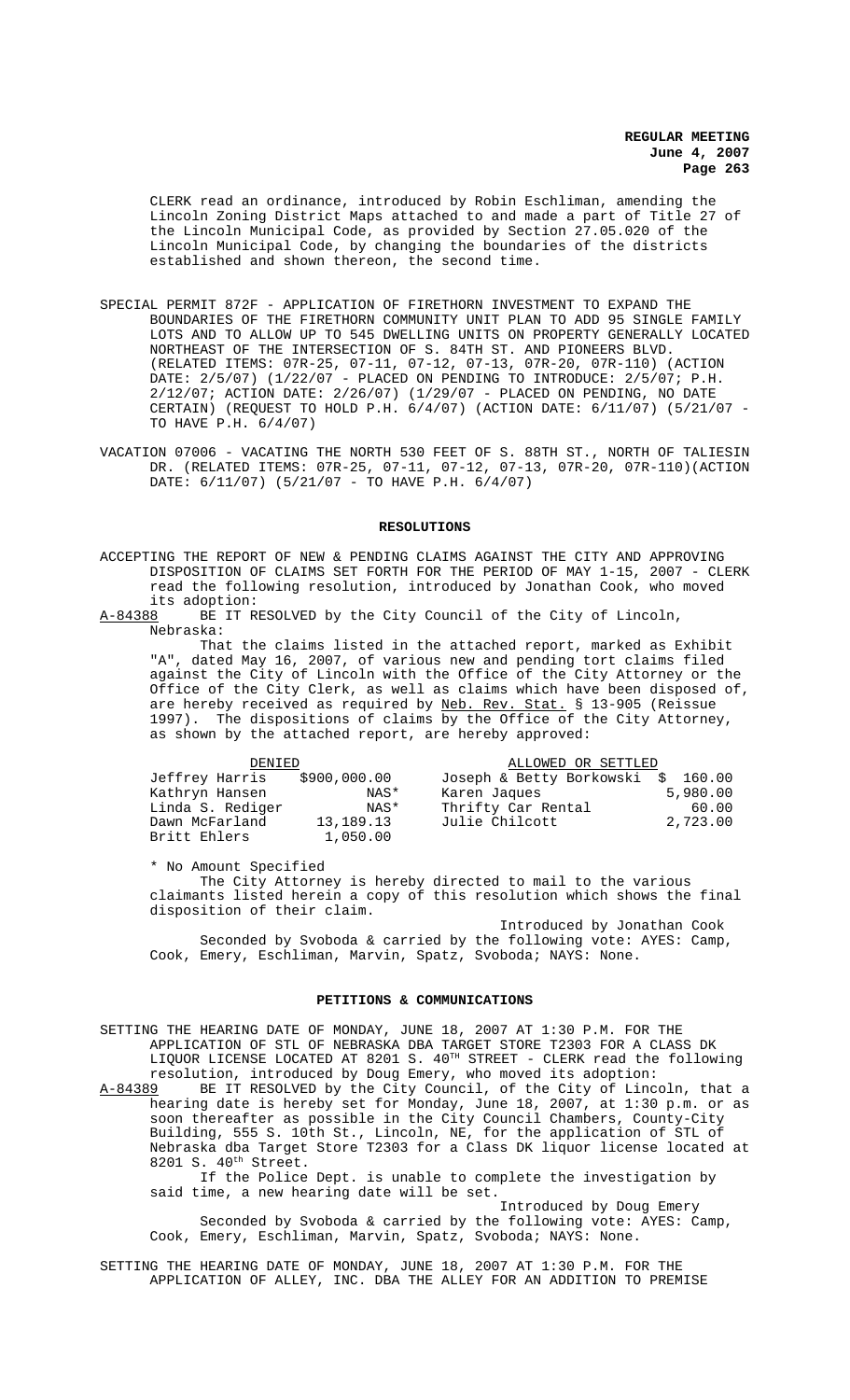MEASURING 50 BY 83 FEET, INCLUDING BEER GARDEN, MEASURING 16 BY 28 FEET LOCATED AT 1029 - 1031 M STREET - CLERK read the following resolution,

introduced by Doug Emery, who moved its adoption:<br>A-84390 BE IT RESOLVED by the City Council, of the BE IT RESOLVED by the City Council, of the City of Lincoln, that a hearing date is hereby set for Monday, June 18, 2007, at 1:30 p.m. or as soon thereafter as possible in the City Council Chambers, County-City Building, 555 S. 10th St., Lincoln, NE, for the application of Alley, Inc. dba The Alley for an addition to licensed premise of a one story building measuring 50 by 83 feet, including beer garden measuring 16 by 28 feet located at 1029 - 1031 M Street.

If the Police Dept. is unable to complete the investigation by said time, a new hearing date will be set.

Introduced by Doug Emery Seconded by Svoboda & carried by the following vote: AYES: Camp, Cook, Emery, Eschliman, Marvin, Spatz, Svoboda; NAYS: None.

- SETTING THE HEARING DATE OF MONDAY, JUNE 18, 2007 AT 1:30 P.M. FOR THE MANAGER APPLICATION OF SCOTT S. HATFIELD FOR RHINODYNAMICS, INC. DBA DUFFY'S TAVERN LOCATED AT 1406 - 1412 O STREET - CLERK read the following resolution, introduced by Doug Emery, who moved its adoption:
- A-84391 BE IT RESOLVED by the City Council, of the City of Lincoln, that a hearing date is hereby set for Monday, June 18, 2007, at 1:30 p.m. or as soon thereafter as possible in the City Council Chambers, County-City Building, 555 S. 10th St., Lincoln, NE, for the manager application of Scott S. Hatfield for Rhinodynamics, Inc. dba Duffy's Tavern located at 1406 - 1412 O Street.

If the Police Dept. is unable to complete the investigation by said time, a new hearing date will be set.

Introduced by Doug Emery Seconded by Svoboda & carried by the following vote: AYES: Camp, Cook, Emery, Eschliman, Marvin, Spatz, Svoboda; NAYS: None.

SETTING THE HEARING DATE OF MONDAY, JUNE 18, 2007 AT 1:30 P.M. FOR THE MANAGER APPLICATION OF JOHN MCMILLAN FOR DHABS, LLC DBA BARRYMORE'S LOCATED AT 124 N.  $13^{TH}$  STREET - CLERK read the following resolution, introduced by Doug Emery, who moved its adoption:<br>A-84392 BE IT RESOLVED by the City Co

BE IT RESOLVED by the City Council, of the City of Lincoln, that a hearing date is hereby set for Monday, June 18, 2007, at 1:30 p.m. or as soon thereafter as possible in the City Council Chambers, County-City Building, 555 S. 10th St., Lincoln, NE, for the manager application of John McMillan for DHABS, LLC dba Barrymore's located at 124 N. 13th Street.

If the Police Dept. is unable to complete the investigation by said time, a new hearing date will be set.

Introduced by Doug Emery Seconded by Svoboda & carried by the following vote: AYES: Camp, Cook, Emery, Eschliman, Marvin, Spatz, Svoboda; NAYS: None.

THE FOLLOWING HAVE BEEN REFERRED TO THE PLANNING DEPT.:

Change of Zone No. 07029 - App. of Michael Rierden for a change from R-3 Residential District to R-4 Residential /District and O-3 Office Park District, on property generally located at S.  $68^{\rm th}$  Street and A Street. Change of Zone No. 07030 - App. of Thomas Folsom, Susan and Donald Brouse, from R-4 Residential District and O-3 Office Park District to H-4 General Commercial District, on property generally located at S. 27<sup>th</sup> Street and Tamarin Ridge Road. Change of Zone No. 07031 - App. of Thomas Folsom, Susan and Donald Brouse, to amend Section 27.63.470 of the Lincoln Municipal Code, to add hotels and alcohol sales to Planned Service Commercial. Change of Zone No. 07032 - Req. by the Director of Planning, to amend Sections 27.63.580, 27.71.130, and 27.71.140 of the Lincoln Municipal Code.<br>Special Permit No. 07013 - App. of Eric Schoen for the operation of seasonal sales on property generally located at S. 22<sup>nd</sup> Street and South Street. Special Permit No. 07014 - App. of Robert and Teresa Carnazzo to allow a dwelling unit for members of a religious order on property located at 4626 Eagle Ridge Road. Special Permit No. 07015 - App. of Thomas Folsom, Susan and Donald Brouse for Planned Service Commercial with requests to waive the H-4 height restriction and reduction of the side yard setback on property generally located at S. 27<sup>th</sup> Street and Tamarin Ridge Road.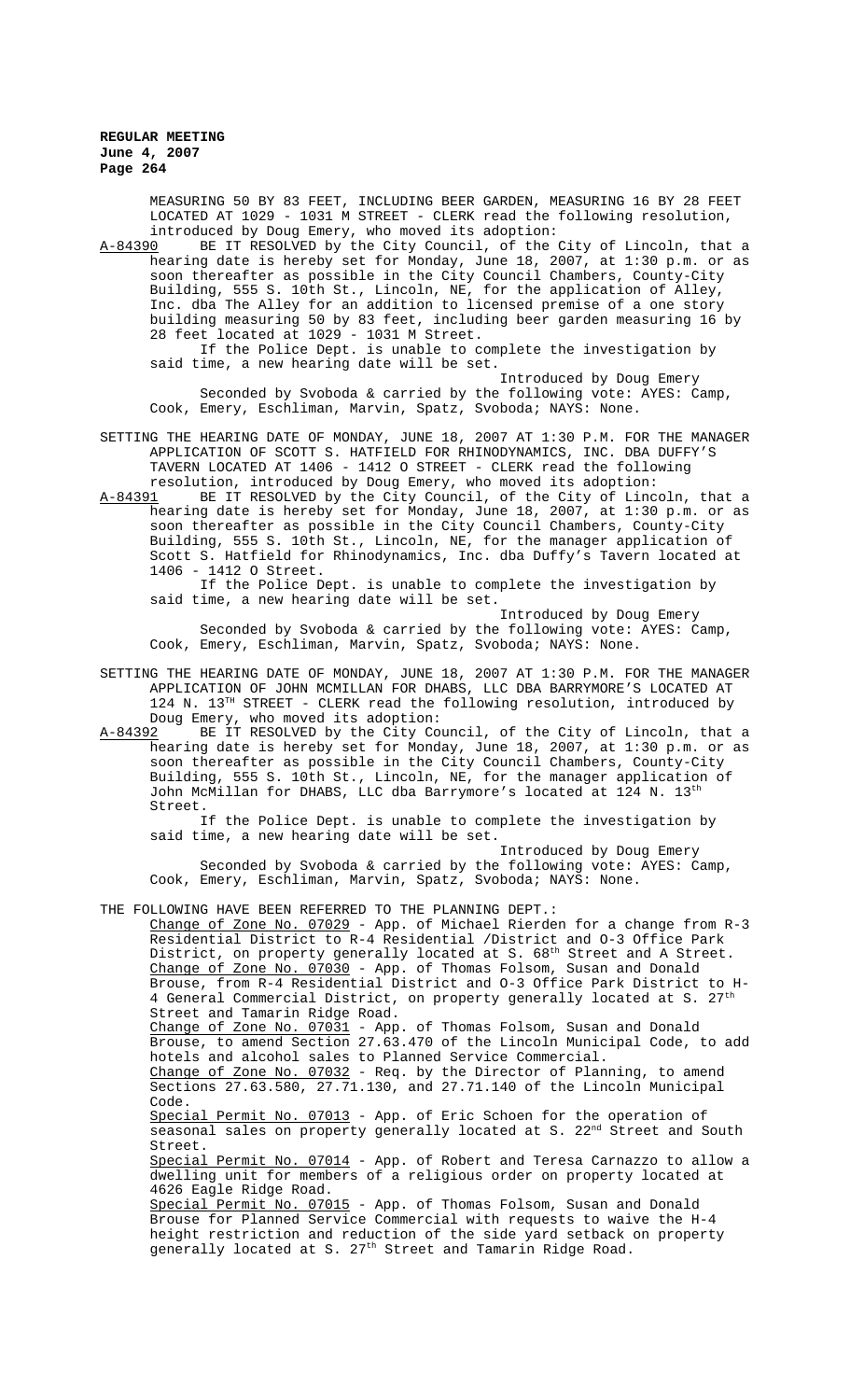#### **MISCELLANEOUS BUSINESS - NONE**

#### **REPORTS OF CITY OFFICERS**

REQUEST OF PUBLIC WORKS TO SET THE HEARING DATE OF MONDAY, JUNE 25, 2007, AT 5:30 P.M. AND PLACE ON THE FORMAL CITY COUNCIL AGENDA THE FOLLOWING:<br>07R-112 AUTHORIZING THE CREATION, DESIGN AND CONSTRUCTION OF A AUTHORIZING THE CREATION, DESIGN AND CONSTRUCTION OF A PAVING UNIT IN N.  $36^{TH}$  ST., VINE TO W STREETS, AND ASSESSING THE COST THEREOF AGAINST THE BENEFITTED PROPERTIES. CLERK Requested a motion for approval. EMERY So Moved. Seconded by Svoboda & carried by the following vote: AYES: Camp, Cook, Emery, Eschliman, Marvin, Spatz, Svoboda; NAYS: None.

- REPORT FROM CITY TREASURER OF CASH ON HAND AT THE CLOSE OF BUSINESS ON APRIL 30, 2007 - CLERK presented said report which was placed on file in the Office of the City Clerk. **(5-21)**
- CLERK'S LETTER AND MAYOR'S APPROVAL OF RESOLUTIONS AND ORDINANCES PASSED BY THE CITY COUNCIL ON MAY 14, 2007 - CLERK presented said report which was placed on file in the Office of the City Clerk. **(27-1)**
- CLERK'S LETTER AND MAYOR'S APPROVAL OF RESOLUTIONS AND ORDINANCES PASSED BY THE CITY COUNCIL ON MAY 21, 2007 - CLERK presented said report which was placed on file in the Office of the City Clerk. **(27-1)**

### ORDINANCE - 1<sup>st</sup> READING & RELATED RESOLUTIONS (AS REQUIRED)

- Vacation 07002 Vacating portions of Prescott and Lowell Avenues and an eastwest alley in Block 30, generally located in Prescott and Lowell Avenues between S. 49th St. and S. 51st St. (Related Items: 07-87, 07-90) - CLERK read an ordinance, introduced by Doug Emery, vacating portions of Prescott Avenue and Lowell Avenue between South 49<sup>th</sup> Street and South 51<sup>st</sup> Street, and an east-west alley in Block 30, and retaining title  $^{\rm t}$  Street, and an east-west alley in Block 30, and retaining title thereto in the City of Lincoln, Lancaster County, Nebraska, the first time.
- Change of Zone 07019 Application of College View Seventh-Day Adventist Church for a change of zone from R-4 Residential Dist. to R-6 Residential Dist. on property generally located at S. 49th St. and Lowell Ave. (Related Items: 07-87, 07-90) - CLERK read an ordinance, introduced by Doug Emery, amending the Lincoln Zoning District Maps attached to and made a part of Title 27 of the Lincoln Municipal Code, as provided by Section 27.05.020 of the Lincoln Municipal Code, by changing the boundaries of the districts established and shown thereon, the first time.
- Vacation 07005 Vacating the right-of-way for N. 61st St. north of Aylesworth Ave. at Brownell Elementary School - CLERK read an ordinance, introduced by Doug Emery, vacating the right of way for North 61<sup>st</sup> Street north of Aylesworth Avenue at Brownell Elementary School, and retaining title thereto in the City of Lincoln, Lancaster County, Nebraska, the first time.
- Vacation 06009 Vacating the north-south alley between N. 65th St. and Cotner Blvd. from Garland St. to Colby St. - CLERK read an ordinance, introduced by Doug Emery, vacating the north-south alley between North 65th Street and Cotner Boulevard from Garland Street to Colby Street and retaining title thereto in the City of Lincoln, Lancaster County, Nebraska, the first time.
- Change of Zone 07025 Application of Nebraska Nurseries for a change of zone from R-3 Residential Dist. to B-2 Planned Neighborhood Business Dist. on property generally located at S. 80th St. and Pioneers Blvd. - CLERK read an ordinance, introduced by Doug Emery, amending the Lincoln Zoning District Maps attached to and made a part of Title 27 of the Lincoln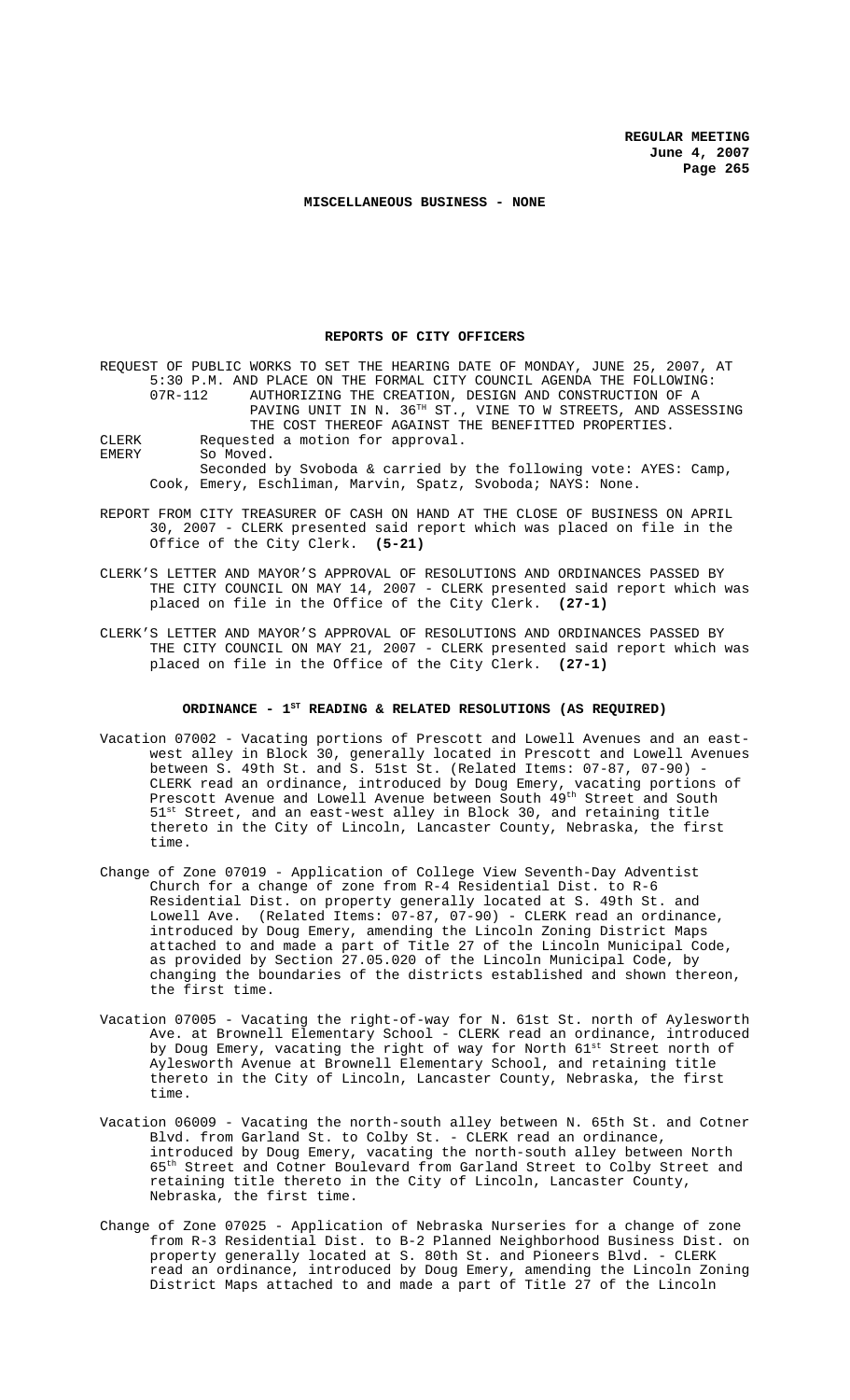> Municipal Code, as provided by Section 27.05.020 of the Lincoln Municipal Code, by changing the boundaries of the districts established and shown thereon, the first time.

Change of Zone 07026 - Application of HWS Consulting Group for a change of zone from AG Agricultural Dist. to R-3 Residential Dist. on property generally located at N.W. 48th St. and W. Cuming St. - CLERK read an ordinance, introduced by Doug Emery, amending the Lincoln Zoning

District Maps attached to and made a part of Title 27 of the Lincoln Municipal Code, as provided by Section 27.05.020 of the Lincoln Municipal Code, by changing the boundaries of the districts established and shown thereon, the first time.

- Comp. Plan Conformance 07011 Declaring approximately 2,490 sq. ft. as surplus property generally located at N. 42nd St. and Cornhusker Hwy. - CLERK read an ordinance, introduced by Doug Emery, declaring the Cityowned property generally located at North  $42^{\mathrm{nd}}$  Street and Cornhusker Highway as surplus and authorizing the sale thereof, the first time.
- Approving an Agreement between the City and Trinity Baptist Church for the lease of space by the Lincoln Area Agency on Aging for its ActivAge Center program at 3801 LaSalle St., for a period of June 1, 2007 through August 31, 2007 - CLERK read an ordinance, introduced by Doug Emery, accepting and approving a Lease Agreement between the City of Lincoln and Trinity Baptist Church for the lease of office space by the Lincoln Area Agency on Aging for its ActivAge Center program at 3801 LaSalle Street, Lincoln NE for a term beginning June 1, 2007 through August 31, 2007, the first time.

### ORDINANCES - 3<sup>RD</sup> READING & RELATED RESOLUTIONS (as required)

AMENDING CHAPTER 14.70 OF THE LINCOLN MUNICIPAL CODE RELATING TO EXCAVATIONS BY AMENDING SECTION 14.70.010 TO AUTHORIZE CONDITIONS TO BE PLACED IN EXCAVATION PERMITS THAT ARE FOR THE PUBLIC INTEREST, AND ADDING A NEW SECTION NUMBERED 14.70.015 TO SET FORTH SPECIFIC CONDITIONS AND REQUIREMENTS TO BE PLACED ON EXCAVATION PERMITS THAT ARE REASONABLY NECESSARY FOR THE PUBLIC INTEREST - PRIOR to reading: COOK Moved to amend Bill No. 07-66 in the following manner: 1. On page 2, line 16, strike the phrase "In the event" and insert the following: "Such marking requirement is not feasible and will not be required for: (a) New subdivisions; (b) Street widening projects; or (c) Where only a single address is the subject of the permit. In all other examples where a permittee believes". 2. On page 2, lines 19 and 20 strike the phrase "to every operator" . 3. On page 2, line 23 to page 3, line 1, strike the phrase "such additional markings" and insert in lieu thereof the phrase: "<u>a second</u> remarking and any remarkings thereafter". 4. On page 3, line 8, delete the word "techniques" and insert in lieu thereof the phrase ", hydroexcavating, air excavating, or any other techniques that are approved by the Director of Public Works and Utilities." Seconded by Svoboda & carried by the following vote: AYES: Camp, Cook, Emery, Eschliman, Marvin, Spatz, Svoboda; NAYS: None. CLERK Read an ordinance, introduced by Dan Marvin, amending Chapter 14.70 of the Lincoln Municipal Code relating to Excavations by amending Section 14.70.010 to authorize conditions to be placed on excavation permits that are for the public interest; adding a new section numbered 14.70.015 to indicate specific conditions to be placed on excavation permits; and repealing Section 14.70.010 of the Lincoln Municipal Code as hitherto existing, the third time. CLERK Requested a motion to pass the ordinance as amended.<br>COOK So Moved. So Moved. Seconded by Spatz & carried by the following vote: AYES: Camp, Cook, Emery, Eschliman, Marvin, Spatz, Svoboda; NAYS: None. The ordinance, being numbered **#18926**, is recorded in Ordinance Book #26, Page AMENDING CHAPTER 6.02 OF THE LMC RELATING TO ANIMAL CONTROL DEFINITIONS TO CLARIFY LANGUAGE ALLOWING COMMERCIAL BOARDING KENNELS WITHIN THE CITY LIMITS BY ADDING DEFINITIONS FOR "ANIMAL HOSPITAL OR CLINIC" AND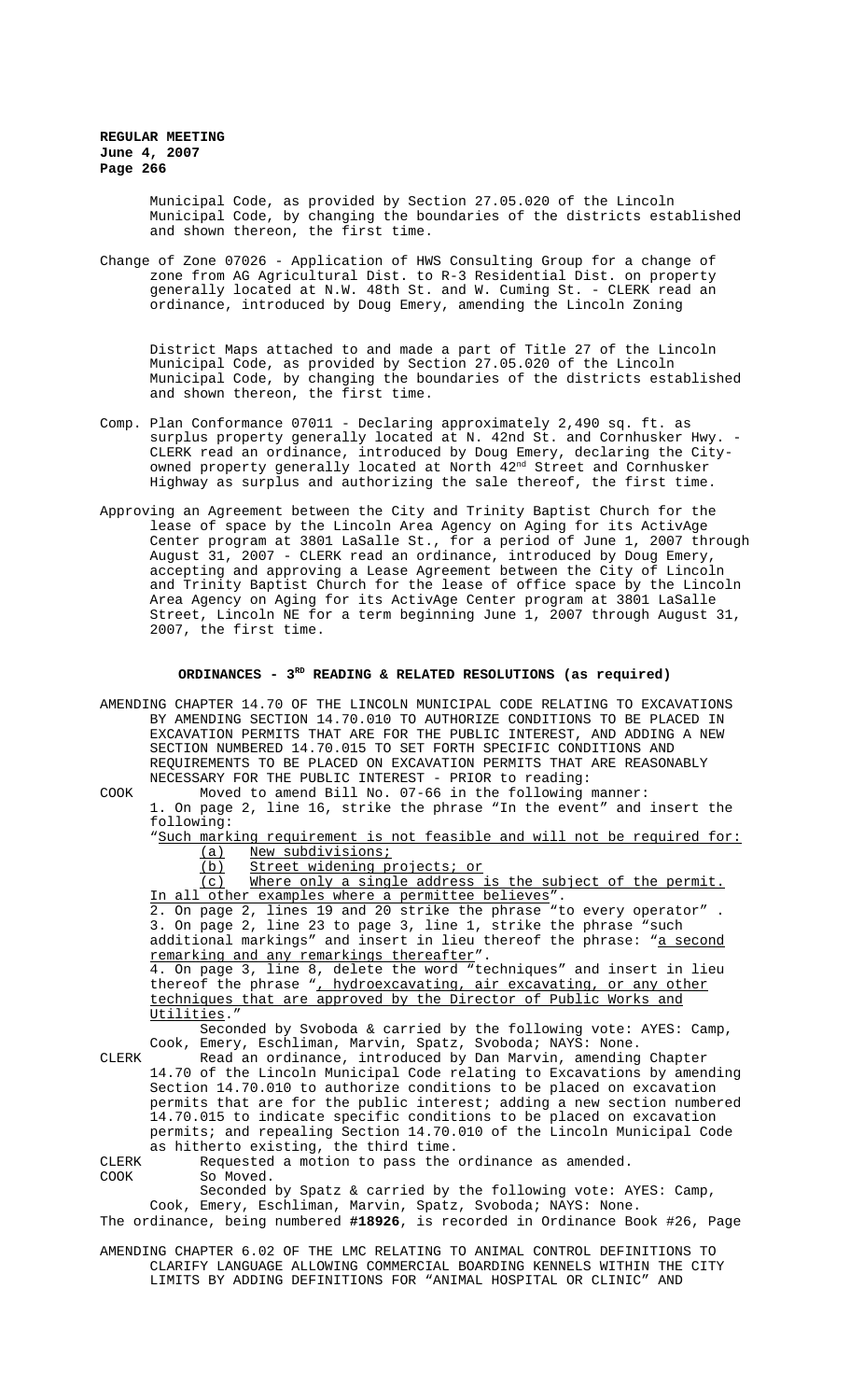"VETERINARY HOSPITAL OR CLINIC" AND AMENDING THE CURRENT DEFINITION OF "COMMERCIAL BOARDING KENNEL" TO PROVIDE THAT ALL COMMERCIAL BOARDING KENNELS OPERATING WITHIN THE CITY LIMITS SHALL BE LICENSED UNDER THE LAWS OF THE STATE OF NEBRASKA; AMENDING SECTION 6.04.165 OF THE LMC TO SET FORTH RESTRICTIONS FOR COMMERCIAL BOARDING KENNELS AND GROOM SHOPS LOCATED WITHIN THE CITY LIMITS; AND AMENDING SECTION 6.08.310 OF THE LMC TO PROVIDE AN EXCEPTION FOR COMMERCIAL BOARDING KENNELS FROM THE KENNELS PROHIBITED IN THE CITY OF LINCOLN. **(RELATED ITEMS: 07-54, 07-57)** - PRIOR to reading:

SVOBODA Moved to amend Bill No. 07-54 in the following manner:

1. On page 3, lines 4 through 7, delete all of the current subparagraph (c) and insert in lieu thereof the following: "(c) It shall be unlawful to board any dog or cat overnight

at any pet shop, groom shop, or obedience training business, except that veterinary hospitals, commercial boarding kennels, animal shelters, and humane societies are excluded from the requirements of this subsection."

Seconded by Emery & carried by the following vote: AYES: Camp, Eschliman, Spatz, Svoboda; NAYS: Cook, Emery, Marvin.

CLERK Read an ordinance, introduced by Jon Camp, amending Title 6 of the Lincoln Municipal Code relating to Animals by amending Chapter 6.02 of the Lincoln Municipal Code relating Animal Control Definitions to clarify language allowing commercial boarding kennels within the city limits by adding a new section numbered 6.02.065 to add a definition for "animal hospital or clinic"; amending Section 6.02.140, "commercial boarding kennel," to require commercial boarding kennels to be licensed under the laws of the State of Nebraska; adding a new section numbered 6.02.525 to add a definition for "veterinary hospital or clinic"; and amending Section 6.04.165 of the Lincoln Municipal Code to set forth restrictions for commercial boarding kennels, pet shops, and commercial breeding kennels; and amending Section 6.08.310 of the Lincoln Municipal Code to provide an exception for commercial boarding kennels from the kennels prohibited in the City of Lincoln; and repealing Sections 6.02.140, 6.04.165, and 6.08.310 of the Lincoln Municipal Code as hitherto existing, the third time.

CAMP Moved to pass the ordinance as amended.

Seconded by Svoboda & carried by the following vote: AYES: Camp, Cook, Emery, Eschliman, Marvin, Spatz, Svoboda; NAYS: None. The ordinance, being numbered **#18927**, is recorded in Ordinance Book #26, Page

CHANGE OF ZONE 06084 - AMENDING TITLE 27 OF THE LINCOLN MUNICIPAL CODE RELATING TO ZONING BY AMENDING CHAPTER 27.03 TO ADD DEFINITIONS FOR "ANIMAL HOSPITAL," "ANIMAL HOSPITAL, INDOOR," "BOARDING," "KENNEL," "KENNEL, INDOOR," "INDOORS," AND "OUTDOOR EXERCISE AREA" ASSOCIATED WITH AN INDOOR HOSPITAL OR INDOOR KENNEL; AMENDING SECTIONS 27.29.020, 27.31.030, 27.33.020, 27.41.020, 27.43.020, AND 27.45.020, TO ADD INDOOR ANIMAL HOSPITALS AND INDOOR KENNELS AS A PERMITTED USE; AMENDING SECTIONS 27.43.040 AND 27.45.030 TO ADD OUTDOOR EXERCISE AREA ASSOCIATED WITH AN INDOOR ANIMAL HOSPITAL OR INDOOR KENNEL AS A PERMITTED SPECIAL USE; AMENDING SECTION 27.63.470 TO ADD INDOOR ANIMAL HOSPITALS, INDOOR KENNELS, AND OUTDOOR EXERCISE AREAS ASSOCIATED WITH AN INDOOR ANIMAL HOSPITAL OR INDOOR KENNEL AS AN ALLOWED USED UNDER A SPECIAL PERMIT FOR PLANNED SERVICE COMMERCIAL DEVELOPMENT; AND ADDING A NEW SECTION NUMBERED 27.63.780 TO CREATE A SPECIAL PERMIT FOR OUTDOOR EXERCISE AREAS ASSOCIATED WITH AN INDOOR ANIMAL HOSPITAL OR INDOOR KENNEL. **(RELATED**

**ITEMS: 07-54, 07-57)** - PRIOR to reading:<br>MARVIN Passed the gavel to Vice Chair Esc Passed the gavel to Vice Chair Eschliman and moved to accept the Substitute Ordinance (Bill No. 07-57S) attached hereto. Seconded by Spatz & carried by the following vote: AYES: Camp, Cook, Eschliman, Marvin, Spatz, Svoboda; NAYS: Emery. COOK Moved an amendment to replace the stated distance within Bill No. 07-57S from 150 feet to 300 feet. CAMP Seconded. COOK Moved to amend his motion by replacing 300 with 200 feet.<br>CAMP Accepted his amended motion which carried by the followin Accepted his amended motion which carried by the following vote: AYES: Camp, Cook, Marvin, Spatz; NAYS: Emery, Eschliman, Svoboda. CLERK Read an ordinance, introduced by Jon Camp, amending Title 27 of the Lincoln Municipal Code relating to Zoning by amending Chapter 27.03

to add definitions for "animal hospital," "animal hospital, indoor," "boarding," "kennel," "kennel, indoor," "indoors," and "outdoor exercise area" associated with an indoor hospital or indoor kennel; amending Sections 27.29.020, 27.31.030, 27.33.020, 27.41.020, 27.43.020, and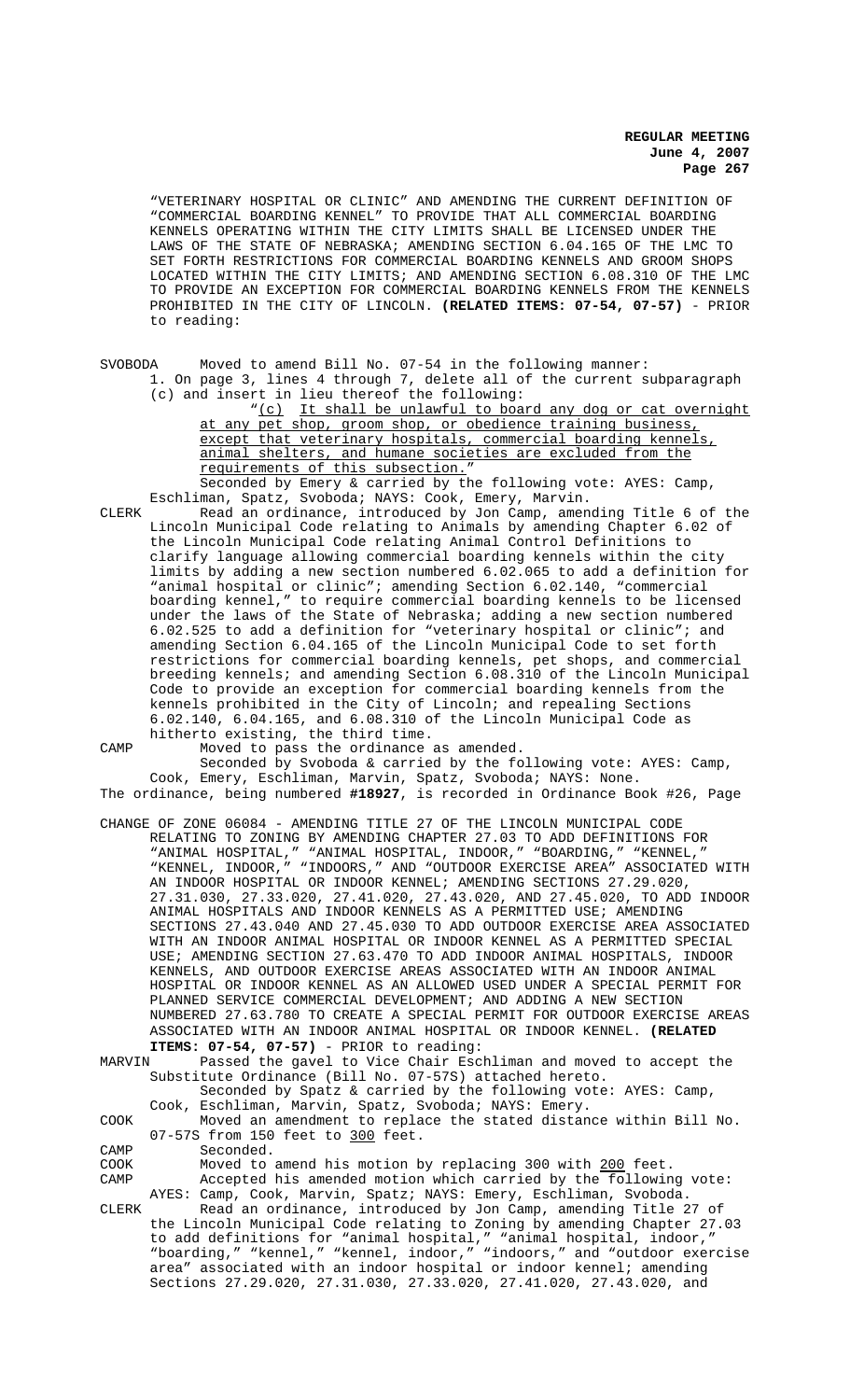27.45.020, to add indoor animal hospitals and indoor kennels as a permitted use; amending Sections 27.43.040 and 27.45.030 to add outdoor exercise area associated with an indoor animal hospital or indoor kennel as a permitted special use; amending Section 27.63.470 to add indoor animal hospitals, indoor kennels, and outdoor exercise areas associated with an indoor animal hospital or indoor kennel as an allowed used under a special permit for planned service commercial development; adding a new section numbered 27.63.780 to create a special permit for outdoor exercise areas associated with an indoor animal hospital or indoor kennel; and repealing Sections 27.29.020, 27.31.030, 27.33.020, 27.41.020, 27.43.020, 27.43.040, 27.45.020, 27.45.030 and 27.63.470 of the Lincoln Municipal Code as hitherto existing, the third time.

CAMP Moved to pass the substitute ordinance as amended. Seconded by Svoboda & carried by the following vote: AYES: Camp, Emery, Eschliman, Marvin, Spatz, Svoboda; NAYS: Cook.

The ordinance, being numbered **#18928**, is recorded in Ordinance Book #26, Page

DECLARING APPROXIMATELY 1.02 ACRES GENERALLY LOCATED AT THE SOUTHWEST CORNER OF HIGHWAY 66 AND HIGHWAY 6, ASHLAND, NEBRASKA AS SURPLUS PROPERTY - CLERK read an ordinance, introduced by Jon Camp, declaring approximately 1.02 acres of City-owned property generally located at the southwest corner of Highway 66 and Highway 6, Ashland, Nebraska as surplus and authorizing the sale thereof, the third time.

CAMP Moved to pass the ordinance as read.

Seconded by Svoboda & carried by the following vote: AYES: Camp, Cook, Emery, Eschliman, Marvin, Spatz, Svoboda; NAYS: None. The ordinance, being numbered **#18929**, is recorded in Ordinance Book #26, Page

CHANGE OF ZONE 07020 - APPLICATION OF CASEY'S RETAIL COMPANY FOR A CHANGE OF ZONE FROM R-2 RESIDENTIAL DISTRICT TO B-1 LOCAL BUSINESS DISTRICT ON PROPERTY GENERALLY LOCATED AT NORTH 70TH STREET AND HAVELOCK AVENUE - CLERK read an ordinance, introduced by Jon Camp, amending the Lincoln Zoning District Maps attached to and made a part of Title 27 of the Lincoln Municipal Code, as provided by Section 27.05.020 of the Lincoln Municipal Code, by changing the boundaries of the districts established and shown thereon, the third time.

CAMP Moved to pass the ordinance as read. Seconded by Svoboda & carried by the following vote: AYES: Camp, Cook, Emery, Eschliman, Marvin, Spatz, Svoboda; NAYS: None.

The ordinance, being numbered **#18930**, is recorded in Ordinance Book #26, Page

MISC. 07004 - AMENDING TITLE 26 OF THE LINCOLN MUNICIPAL CODE RELATING TO LAND SUBDIVISION TO PROVIDE REQUIREMENTS AND CRITERIA TO PREVENT AND CONTROL WATER POLLUTION FROM CONSTRUCTION SITE DISCHARGES AND DIMINISH ADVERSE IMPACTS TO HEALTH, SAFETY, PROPERTY, AND THE GENERAL WELFARE OF THE CITIZENS OF THE CITY OF LINCOLN BY ADDING NEW SECTIONS NUMBERED 26.07.085, 26.07.123, 26.07.125, 26.07.137, 26.07.138, 26.07.164, AND 26.27.168 TO PROVIDE DEFINITIONS FOR "CONSTRUCTION ACTIVITY, "INDIVIDUAL SITE CONSTRUCTION," "MINI-SWPPP," "PERMIT IN CONFORMANCE WITH CHAPTER 28.01," "PERSON," "STOP WORK ORDER," "STORM DRAINAGE SYSTEM," "STORMWATER," AND "STORMWATER POLLUTION PREVENTION PLAN (SWPPP)", RESPECTIVELY; BY AMENDING SECTIONS 26.11.038, 26.23.190, AND 26.27.060 TO REQUIRE COMPLIANCE WITH CHAPTER 28.01 FOR CONSTRUCTION ACTIVITY AND INDIVIDUAL SITE CONSTRUCTION; BY AMENDING SECTION 26.31.040 TO ALLOW ENFORCEMENT ACTION AND REMOVAL AUTHORITY BY THE CITY IN THE EVENT SEDIMENT IS DEPOSITED IN A STORM DRAINAGE SYSTEM. **(RELATED ITEMS: 07-78, 07-79, 07-80, 07R-102)** - PRIOR to reading:

COOK Moved to continue Public Hearing with Action on Bill No. 07-78 to 6/25/07.

Seconded by Svoboda & carried by the following vote: AYES: Camp, Cook, Emery, Eschliman, Marvin, Spatz, Svoboda; NAYS: None.

CLERK Read an ordinance, introduced by Jon Camp, amending Title 26 of the Lincoln Municipal Code relating to Land Subdivision to provide requirements and criteria to prevent and control water pollution from construction site discharges and diminish adverse impacts to health, safety, property, and the general welfare of the citizens of the City of Lincoln by adding new sections numbered 26.07.085, 26.07.123, 26.07.125.05, 26.07.137, 26.07.138, 26.07.164, 26.07.166, 26.07.167 and 26.07.168 to provide definitions for "construction activity," "individual site construction," mini-SWPPP," "permit in conformance with Chapter 28.01," "person," "stop work order," "storm drainage system," "stormwater," and "stormwater pollution prevention plan (SWPPP)," respectively; by amending Sections 26.11.038, 26.23.190, and 26.27.060 to require compliance with Chapter 28.01 for construction activity and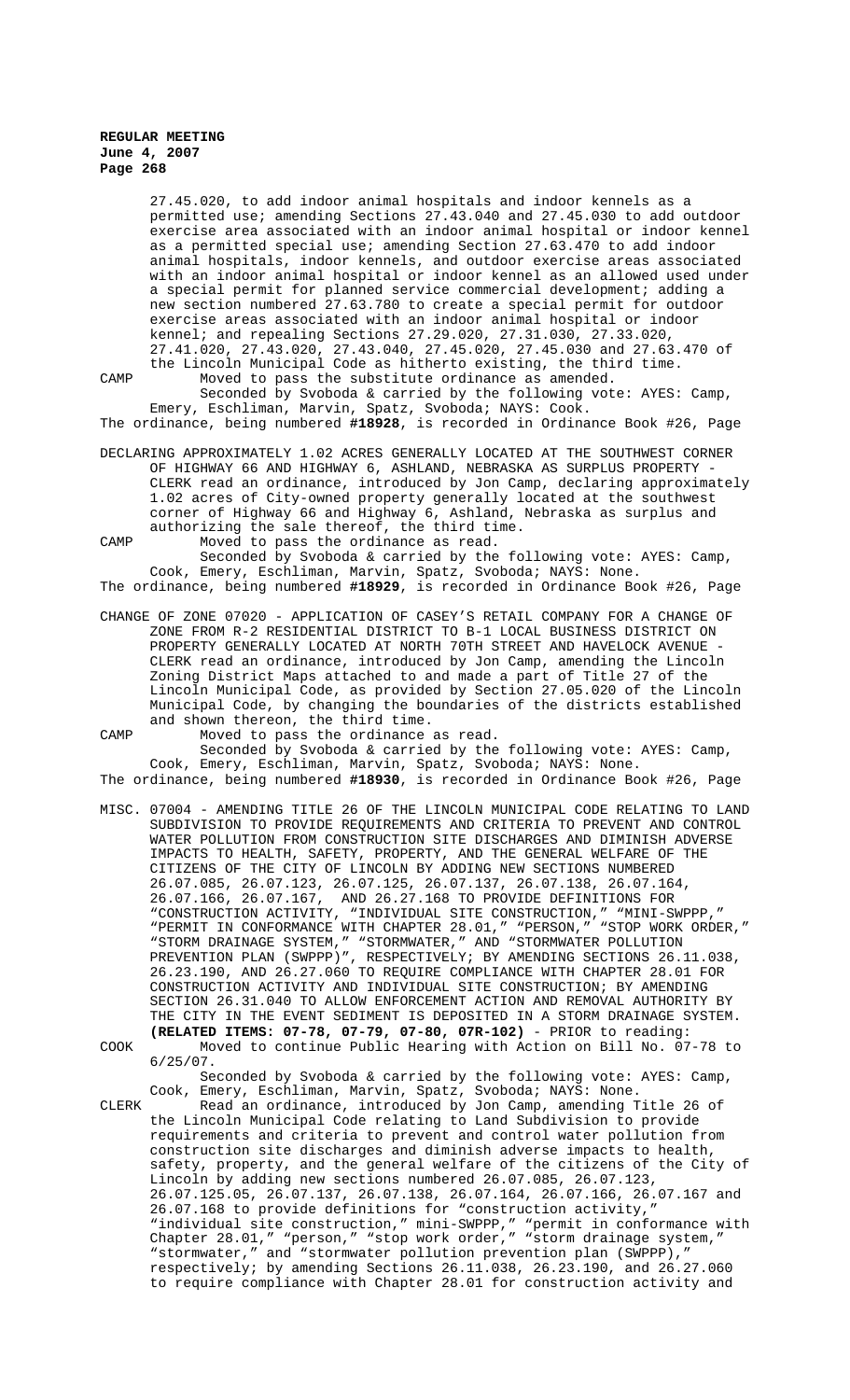individual site construction; by amending Section 26.31.040 to allow enforcement action and removal authority by the City in the event sediment is deposited in a storm drainage system; and repealing Sections 26.11.038, 26.23.190, 26.27.060, and 26.31.040 of the Lincoln Municipal Code as hitherto existing, the third time.

- CHANGE OF ZONE 07015 AMENDING SECTION 27.81.010 OF THE LINCOLN MUNICIPAL CODE RELATING TO GENERAL REGULATIONS OF THE ZONING CODE AND TO REQUIRE COMPLIANCE WITH CHAPTER 28.01, REGULATIONS FOR CONSTRUCTION SITE DISCHARGES, FOR CONSTRUCTION ACTIVITY. **(RELATED ITEMS: 07-78, 07-79, 07- 80, 07R-102)** - PRIOR to reading:
- COOK Moved to continue Public Hearing with Action on Bill No. 07-79 to 6/25/07.

Seconded by Svoboda & carried by the following vote: AYES: Camp, Cook, Emery, Eschliman, Marvin, Spatz, Svoboda; NAYS: None.

- CLERK Read an ordinance, introduced by Jon Camp, amending Section 27.81.010 of the Lincoln Municipal Code relating General Regulations of the Zoning Code to require compliance with Chapter 28.01, Regulations for Construction Site Discharges, for construction activity; and by repealing Section 27.81.010 of the Lincoln Municipal Code as hitherto existing, the third time.
- CREATING A NEW TITLE 28 "STORMWATER QUALITY AND EROSION AND SEDIMENT CONTROL" TO CONSOLIDATE THE EROSION AND SEDIMENT CONTROL REQUIREMENTS IN A SINGLE CHAPTER CALLED "REGULATIONS FOR CONSTRUCTION SITE DISCHARGES" TO MEET ALL STATE AND FEDERAL REQUIREMENTS. **(RELATED ITEMS: 07-78, 07-79, 07-80, 07R-102)** - PRIOR to reading:
- COOK Moved to continue Public Hearing with Action on Bill No. 07-80 to 6/25/07.

Seconded by Svoboda & carried by the following vote: AYES: Camp, Cook, Emery, Eschliman, Marvin, Spatz, Svoboda; NAYS: None.

- CLERK Read an ordinance, introduced by Jon Camp, amending the Lincoln Municipal code by creating a new Title 28, Stormwater Quality and Erosion and Sediment Control, and a new Chapter 28.01, Regulations for Construction Site Discharges, to provide requirements and criteria to prevent and control water pollution and diminish adverse impacts to health, safety, property, and the general welfare of the citizens of the City of Lincoln by adding Section 28.01.010 setting forth the purpose and findings of regulating construction site discharges; Section 28.01.020 establishing the authority and applicability of these regulations to all lands within the corporate limits of the City and within three miles thereof; Section 28.01.030 setting forth definitions including Applicant, Authorized Representative, Best Management Practices (BMPs), City, Common Plan of Development or Sale, Construction Activity, Director, Erosion, Final Stabilization, Illicit Discharge, Individual Site Construction, Land Disturbance, Mini-SWPPP, MS4 Permit, Municipal Separate Stormwater Sewer System (MS4), National Pollutant Discharge Elimination System (NPDES), Notice of Intent (NOI), Notice of Termination (NOT), NPDES General Permit, Owner, Permit, Permittee, Person, Pollutant, Public Right-of-Way, Sediment, Sedimentation, Stop Work Order, Storm Drainage System, Stormwater, and Stormwater Pollution Prevention Plan (SWPPP); Section 28.01.040 incorporating the City's Design Standards and Drainage Criteria Manual and providing an exemption for emergency activity; Section 28.01.050 requiring that a permit and SWPPP be submitted to the Lower Platte South Natural Resources District for any construction activity; Section 28.01.060 setting forth requirements for the Construction Activity SWPPP; Section 28.01.070 setting forth requirements for the Individual Site Construction Mini-SWPPP; Section 28.01.080 establishing a process by which a permittee must conduct routine inspections to ensure compliance with the regulations; Section 28.01.090 providing a mechanism to terminate the permit; Section 28.01.100 allowing for enforcement action by the City in the event sediment is in a public right-of-way or storm drainage system; Section 28.01.110 providing a right-or-entry to the City and the Lower Platte South Natural Resources District to perform inspections of construction sites to verify compliance with the regulations; and Section 28.01.120 specifying unlawful acts under the chapter, providing enforcement authority for the City in the event a violation occurs, and establishing penalties for such violations, the third time.
- MISC. 07005 AMENDING THE CITY OF LINCOLN DESIGN STANDARDS TO SET FORTH STANDARDS FOR CONSTRUCTION SITE STORMWATER DISCHARGES PURSUANT TO THE